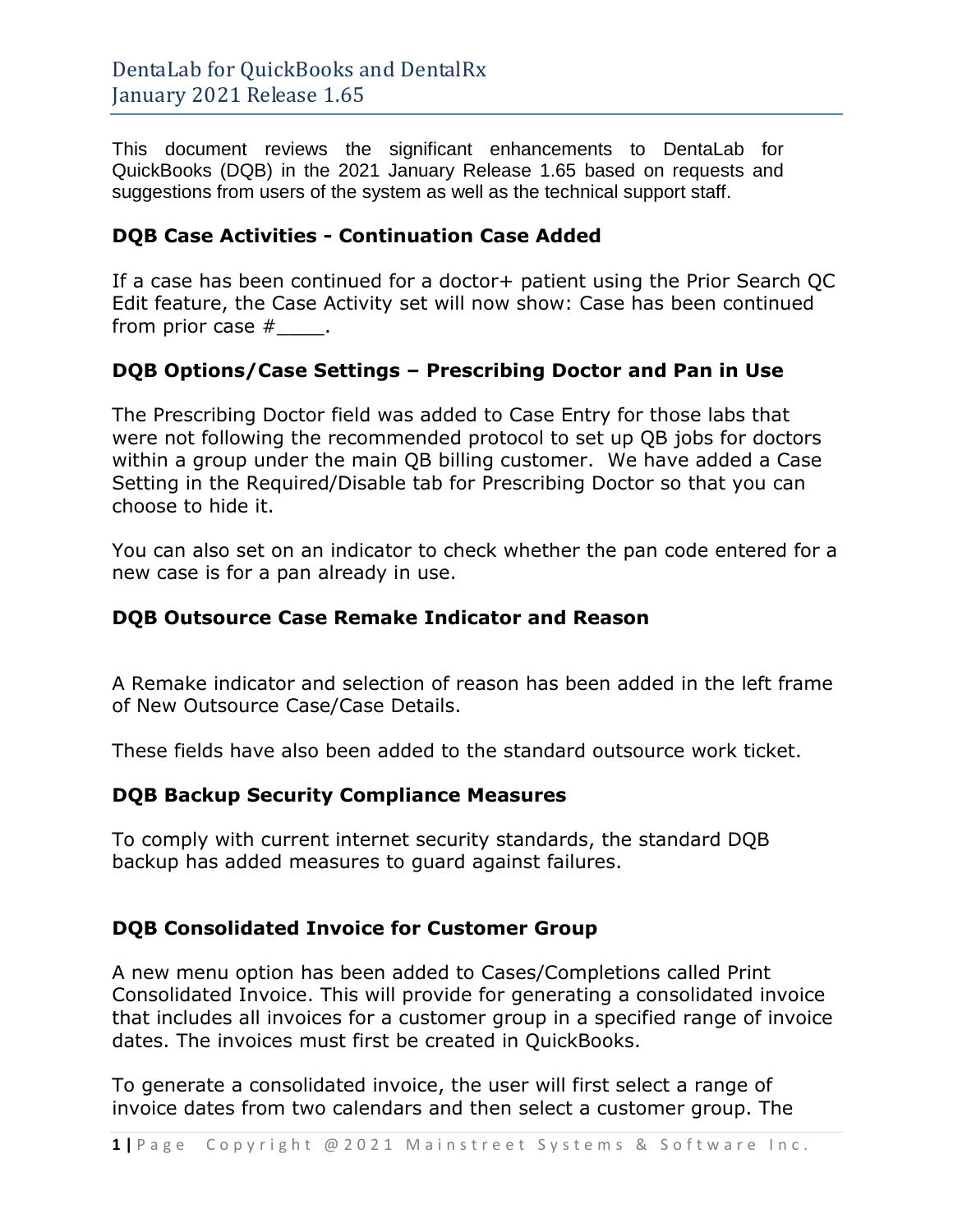program will gather the invoices that meet the criteria and organize these into an invoice format on standard letter size paper. The selected invoices will first be shown in a grid.

The lab company name will be shown at the top, followed by the bill-to address from either the first invoice selected or a billing customer specified by the user. The invoice date will be the current date, the due date will be accessed from the first invoice or a specified case invoice. The user can choose to Show the consolidated invoice and/or Print it.

If the invoice requires multiple pages, the page number will be shown on the bottom. Each invoice will include a header line in bold showing the doctor, patient, case  $#$ , tooth  $#$ , shade, memo and date requested. The line items will show the quantity, item description, price and line amount. The total amount will be shown for each invoice.

NOTE: You can request customization for your consolidated invoice format.

At the conclusion of the consolidation, a total count of case invoices will be shown and a total amount for all invoices included.